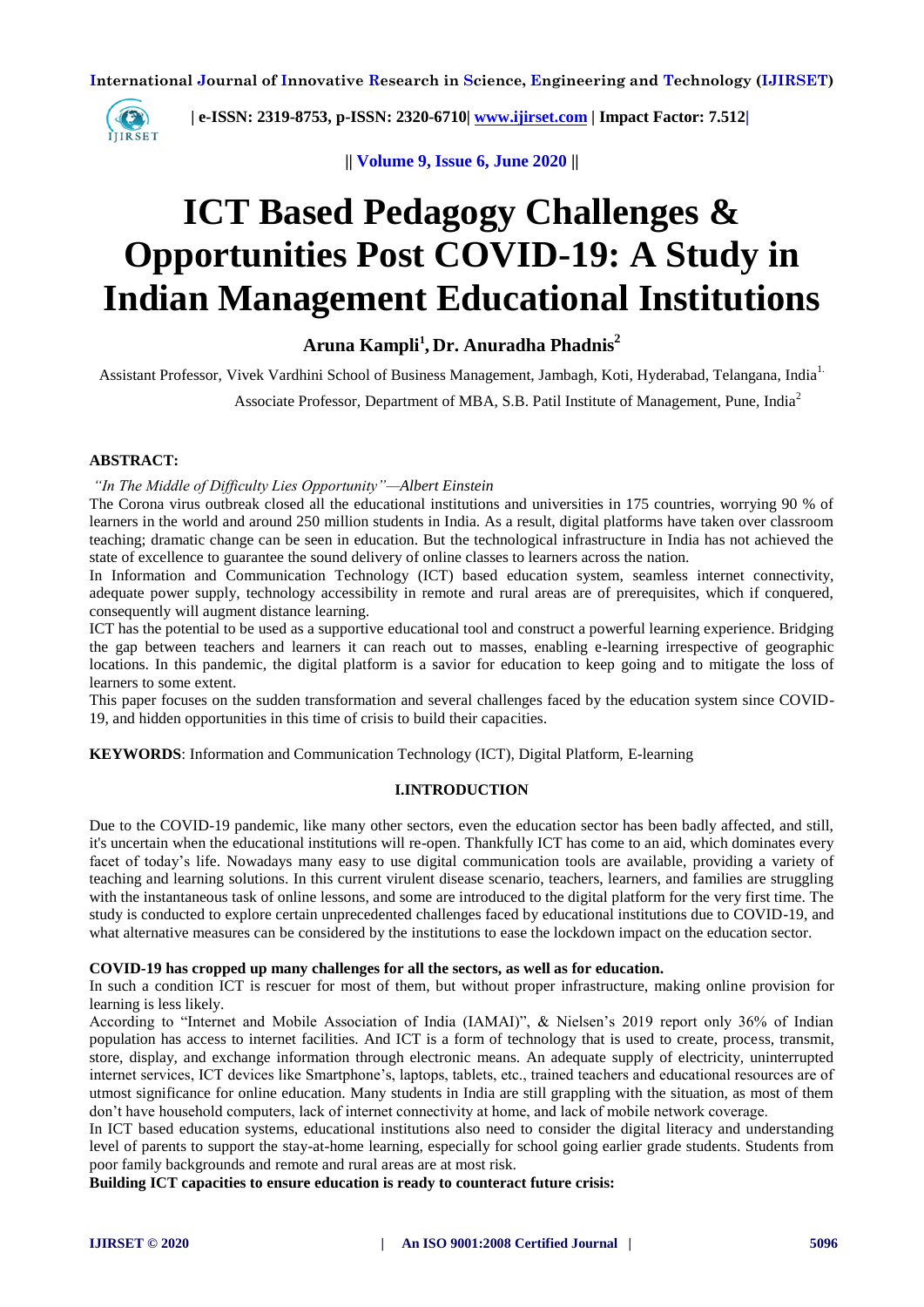

 **| e-ISSN: 2319-8753, p-ISSN: 2320-6710[| www.ijirset.com](http://www.ijirset.com/) | Impact Factor: 7.512|**

# **|| Volume 9, Issue 6, June 2020 ||**

Capacity building refers to development of digital skills of teachers and constructing digital infrastructure of educational institutes, which is a very important factor to administer and sustain with ICT. There are very high chances that the COVID-19 crisis is not short lived and cases may flare up in future resulting in closure of educational institutions again.

Education goals visibly state that ICT must be employed to build up education systems, information access, knowledge distribution, effective and quality learning, and more effectively providing service. To make teaching and learning deep, reliable and related, ICT should be utilized effectively. Institutions need to come up with innovative teaching methods that will blend with face- to- face teaching to make sure those students are prepared for future closure of the institutions. Anticipating future emergencies, authorities need to take up the task for facilitating, monitoring and access to ICT at educational institutions and also at homes. Digital technology needs to be integrated to develop an effective learning environment. Institutions can deliver online courses and teachers can give instructions, learning resources can be shared, quizzes can also be conducted. Online education can serve as a route finder for the teachers & learners who might be fascinated in online education in the post-pandemic era.

# II.**LITERATURE REVIEW**

There is a series of studies that has been undertaken in the field of ICT in education and what are the issues, challenges, impact, future directions etc. However, COVID-19 like situation is novel for everyone. Following are the few literature reviews of ICT in education.

# **(Yildirim 2007)**

To address the barriers, suggested that schools need to provide appropriate access to technology. Furthermore, schools and related institutional systems need to employ new policies to involve teachers in the decision-making and planning processes regarding ICT in their classrooms.

#### **(Staples, Pugach and Himes 2005)**

Stated that good planning for technology integration requires a special understanding of specific hardware and software related to the curriculum. Staff development and teacher training are also indispensable to supporting the curriculum with technology integration.

#### **(Tezci 2011a)**

Teachers should learn not only how to use technology to enhance traditional teaching or increase productivity, but also should learn from a student centered perspective how ICT can be integrated into classroom activities in order to promote student learning.

#### **(Birch and Irvine 2009; Honan 2008)**

The teachers need to use ICT in more creative and productive ways in order to create more engaging and rewarding activities and more effective lessons.

#### **(Frederick, Schweizer and Lowe 2006)**

Showed that student mobility, special needs, and anxiety over standardized test results are the main challenges associated with ICT use. These challenges can be solved by providing more authentic group- and problem-based learning activities, and adequate learning support.

# **(Whelan 2008)**

Recommends the following strategies to facilitate the learning process: more induction, orientation, and training for students; an increased emphasis on the importance of instructor access and effective administration; and the expansion of podcasting and online conferencing tools. In general, capacity building, curriculum development, infrastructure, policy, and government support are required in order to lower student barriers and improve the effectiveness of ICT use in education.

#### **Research Methodology:**

Various studies conducted by researchers have recognized the significance of ICT in teaching and learning that changes the approach of students towards learning and content material. But unknown situations like COVID-19 are brand new for all the sectors, this study is focusing on challenges faced in ICT based education due to inadequate ICT infrastructure in India and hidden opportunities in this Pandemic for educational institutions w.r.t capacity building. *Objectives of the study:* 

●To understand the benefits and uses of ICT to impart quality in educational institutes in lockdown.

●To study the degree of correlation between use of ICT and education standards.

●To analyze whether the standard of students is conditional on the usageICT in education.

# **Hypothesis of the Study:**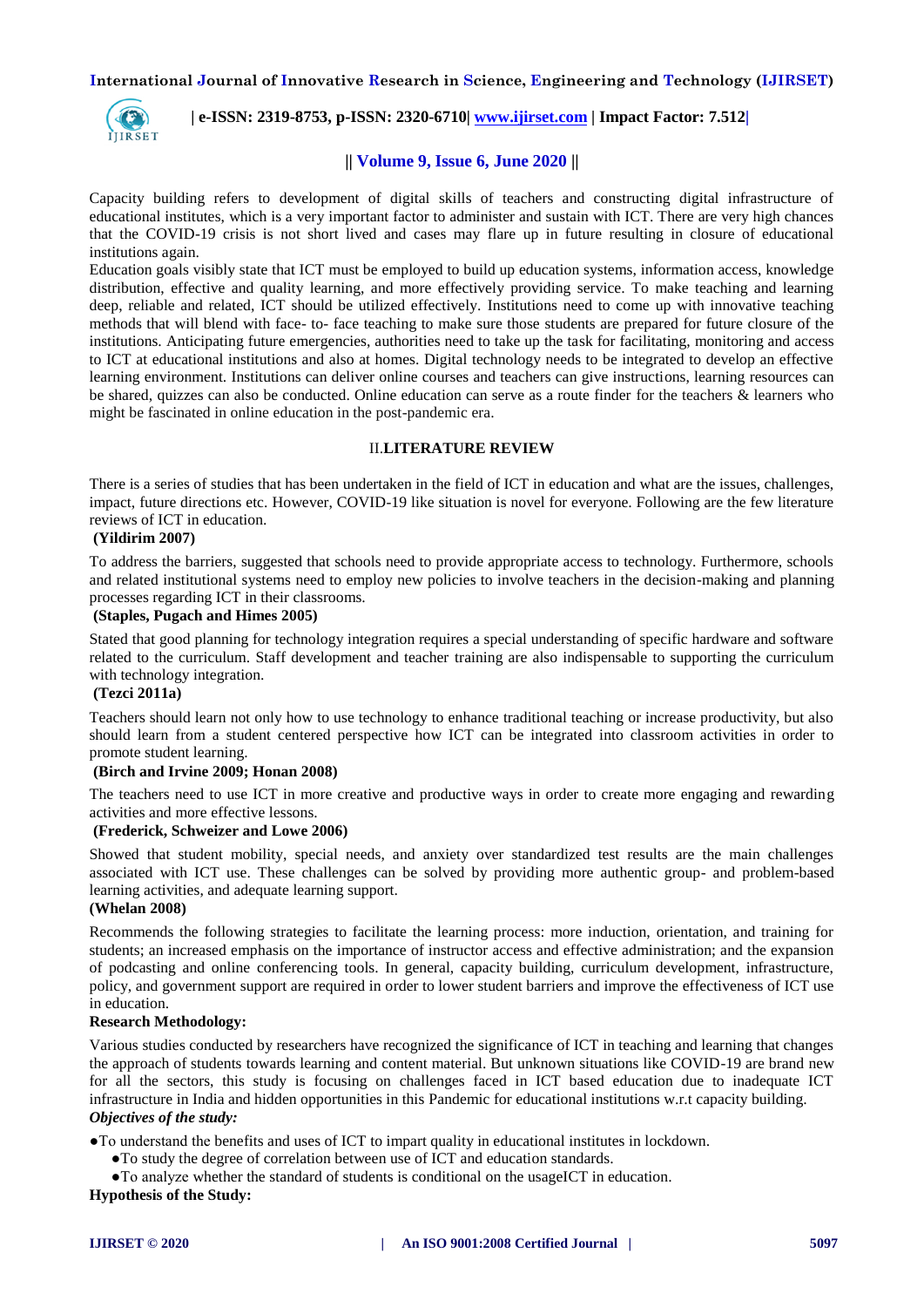

 **| e-ISSN: 2319-8753, p-ISSN: 2320-6710[| www.ijirset.com](http://www.ijirset.com/) | Impact Factor: 7.512|**

# **|| Volume 9, Issue 6, June 2020 ||**

**Hypothesis 1:-**E-education is effective in delivering quality education during COVID-19 lockdown for educational institutions.

**Hypothesis 2:-**Use of ICT during COVID-19 lockdown is related in raising the standard

## ofstudents/education

**Hypothesis 3:-**Standard of the students is dependent use of ICT and digital communication tools

#### **Primary Method of Data Collection**

#### **Questionnaires:**

The data was collected through the Google form questionnaire as a feasible method to collect data during the COVID-19 lockdown period, by targeting faculty members of higher education using selective sampling techniques.

# **Secondary Method of Data Collection**

The secondary data was collected from: Books, reports, newspaper articles, e- journals, journals, research papers, websites, and publications- periodicals.

# **Sample size:**

Sample size of the study taken is 105 and data was collected using selective sampling techniques by targeting faculty members of higher education from all management education to participate in the study, through the Google form questionnaire as a feasible method to collect data during the COVID-19 lockdown. Existing theories on ICT, books, articles and contributions made by the researchers to the topic were referred to as a source.

#### III.**RESPONDENTS DEMOGRAPHIC INFORMATION**

Analytical presentation below of the data analysis and the results from the statistics researcher would see the basic information of the respondents and their attitudes towards ICT in education sectorwhich are randomly selected for this research study.

#### **Gender**

Around **123** responses were received. The final and appropriate responses considerable for research were**105**. There were 56 male respondents and **49** female respondents accordingly. Research student have considered both male and female employees to make concrete suggestions at the end of the study.

#### **Age**

The second question is to get to know about employee's age so that some relationship between age group and ICT can be found and appropriate result can be interpreted.

#### **Teaching at Degree/ Programme.**

This question is to find out teachers, teaching to various degrees or programmes in the educations sector, the purpose of this question is to investigate the need of ICT according to their related teaching degree/ programme.

#### **Geographical Area for the Collection of Sample**

Andhra Pradesh, Assam, Delhi, Goa, Maharashtra, Kerala, Karnataka, Gujarat, Up, West Bengal, Warangal, Punjab, Rajasthan, Odissa, Tamil Nadu, Telangana were the geographical location for the collection of data for the purpose of research.

# **IV.DEMOGRAPHIC DATA ANALYSIS AND INTERPRETATION**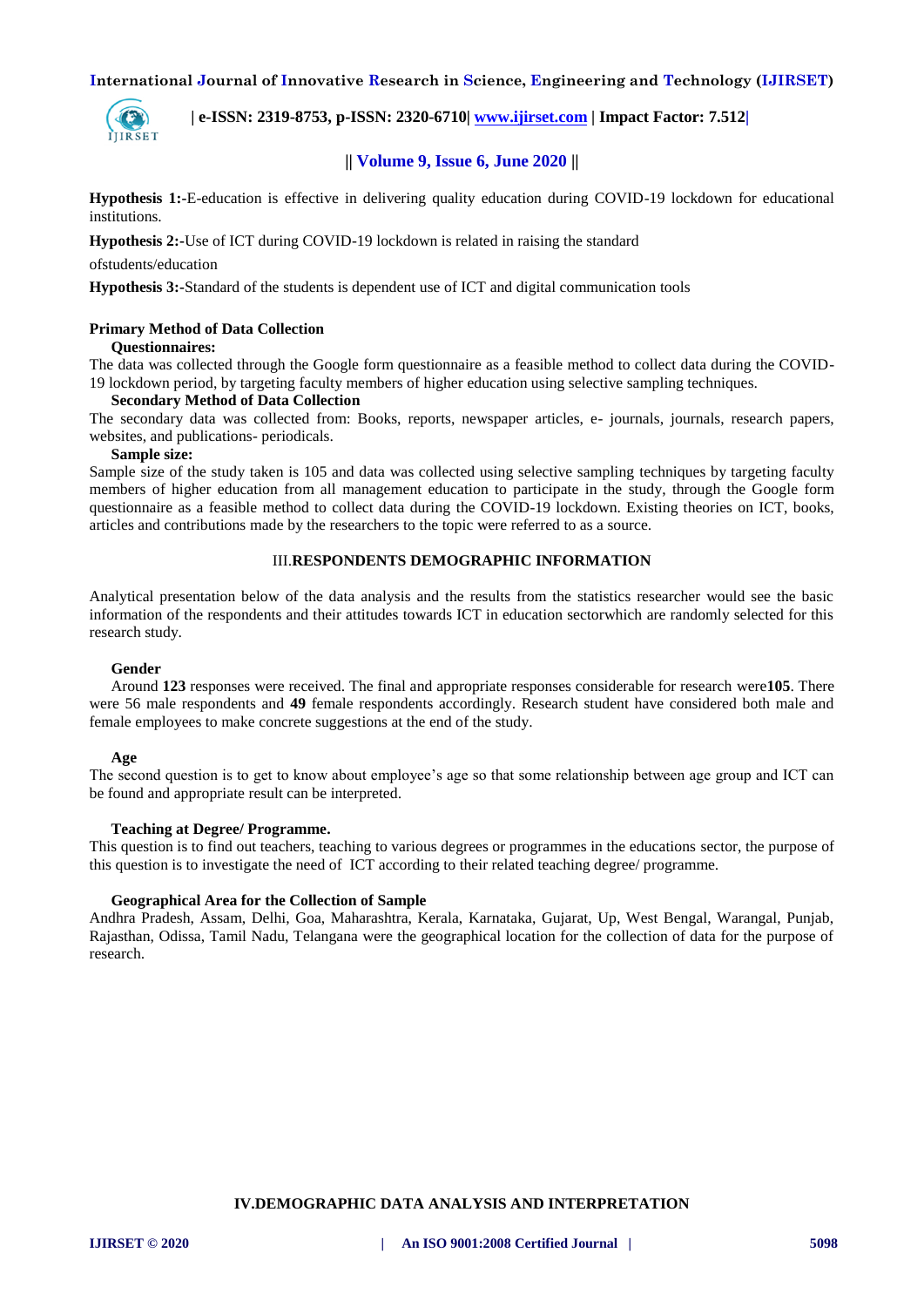

 **| e-ISSN: 2319-8753, p-ISSN: 2320-6710[| www.ijirset.com](http://www.ijirset.com/) | Impact Factor: 7.512|**

# **|| Volume 9, Issue 6, June 2020 ||**

The responses received from the faculty members were satisfactory.

| Sr. No.        | <b>Characteristics</b> | Category              | Count           | $\%$            | Cumulative %    |
|----------------|------------------------|-----------------------|-----------------|-----------------|-----------------|
|                | Gender                 | Male                  | $\overline{56}$ | $\overline{53}$ | 53              |
|                |                        | Female                | 49              | 47              | 100             |
| $\overline{2}$ | Age                    | Below 30 years old    | $\overline{7}$  | $\overline{7}$  | $\overline{7}$  |
|                |                        | $31 - 40$ years old   | 62              | $\overline{59}$ | 66              |
|                |                        | $41 - 50$ years above | $\overline{36}$ | $\overline{34}$ | 100             |
| $\overline{3}$ | Qualification          | Post Graduate         | 86              | 82              | 82              |
|                |                        | Doctorate             | 19              | 18              | 100             |
| $\overline{4}$ | Teaching:              | <b>B.Com</b>          | 12              | 11              | 11              |
|                | Degree/                | $\bar{B}A$            | $\mathbf{1}$    | $\mathbf{1}$    | 12              |
|                | Programme              | <b>BBA</b>            | $\overline{8}$  | 8               | 20              |
|                |                        | Engg.                 | $\overline{2}$  | $\overline{2}$  | $\overline{22}$ |
|                |                        | <b>MBA</b>            | 77              | $\overline{73}$ | $\overline{95}$ |
|                |                        | <b>MCA</b>            | $\overline{2}$  | $\overline{2}$  | 97              |
|                |                        | <b>MLM</b>            | $\mathbf{1}$    | $\mathbf{1}$    | 98              |
|                |                        | <b>MSW</b>            | $\mathbf{1}$    | $\mathbf{1}$    | 99              |
|                |                        | <b>PGDM</b>           | $\mathbf{1}$    | $\mathbf{1}$    | 100             |
| 5              | Respondents            | <b>ANDHRA PRADESH</b> | $\overline{6}$  | 6               | 6               |
|                | <b>States</b>          | <b>ASSAM</b>          | $\mathbf{1}$    | $\mathbf{1}$    | $\overline{7}$  |
|                |                        | <b>DELHI</b>          | $\overline{4}$  | $\overline{4}$  | 10              |
|                |                        | GOA                   | $\mathbf{1}$    | $\mathbf{1}$    | 11              |
|                |                        | <b>GUJARAT</b>        | $\overline{3}$  | $\overline{3}$  | 14              |
|                |                        | <b>KARNATAKA</b>      | $\overline{11}$ | 10              | 25              |
|                |                        | <b>KERALA</b>         | $\mathbf{1}$    | $\mathbf{1}$    | 26              |
|                |                        | <b>MP</b>             | $\overline{5}$  | $\overline{5}$  | 30              |
|                |                        | MAHARASHTRA           | 23              | 22              | 52              |
|                |                        | <b>ODISHA</b>         | $\mathbf{1}$    | $\mathbf{1}$    | 53              |
|                |                        | <b>PUNJAB</b>         | $\overline{4}$  | $\overline{4}$  | $\overline{57}$ |
|                |                        | <b>RAJASTHAN</b>      | $\overline{3}$  | $\overline{3}$  | 60              |
|                |                        | <b>TAMILNADU</b>      | $\overline{6}$  | 6               | 66              |
|                |                        | <b>TELANGANA</b>      | 33              | 31              | 97              |
|                |                        | <b>UP</b>             | $\overline{2}$  | $\overline{2}$  | 99              |
|                |                        | <b>WEST BENGAL</b>    | $\overline{1}$  | $\overline{1}$  | 100             |

#### **Table 1: Respondents Characteristics**

#### **Demographic Data Interpretation:**

For the study it was considered to collect data based on gender as it acts as indicator for measuring change for ICT in education sector. It refers to quantitative indicator based which separate measures for men and women can be considered, while implementing such methods for male and female faculty members

**Gender**: Among 105 responses, **56 (53%) are male** respondents and **49 (47 %) are female** respondents.This indicates the numbers of male and female are approximately at par in this sector.

**Age Group:** The inference drawn is; faculty members in the age group of 31 to 40 years contributing to 59 % of the sample size are active users of ICT in their teaching, learning and assessment, and expressed their comfort, issues and challenges in using ICT during this phase.

**Qualification:** Majority i.e. 82% of respondents; faculty members are doctorate, who are well qualified and rich in experience to put forth their points in implementation of ICT.

**Degree/Programme associated with**: About 73 % of faculty members teach to MBA programme and around 11 % teach to Commerce programme, depicting the major challenges faced by management faculty members in implementation of ICT based teaching.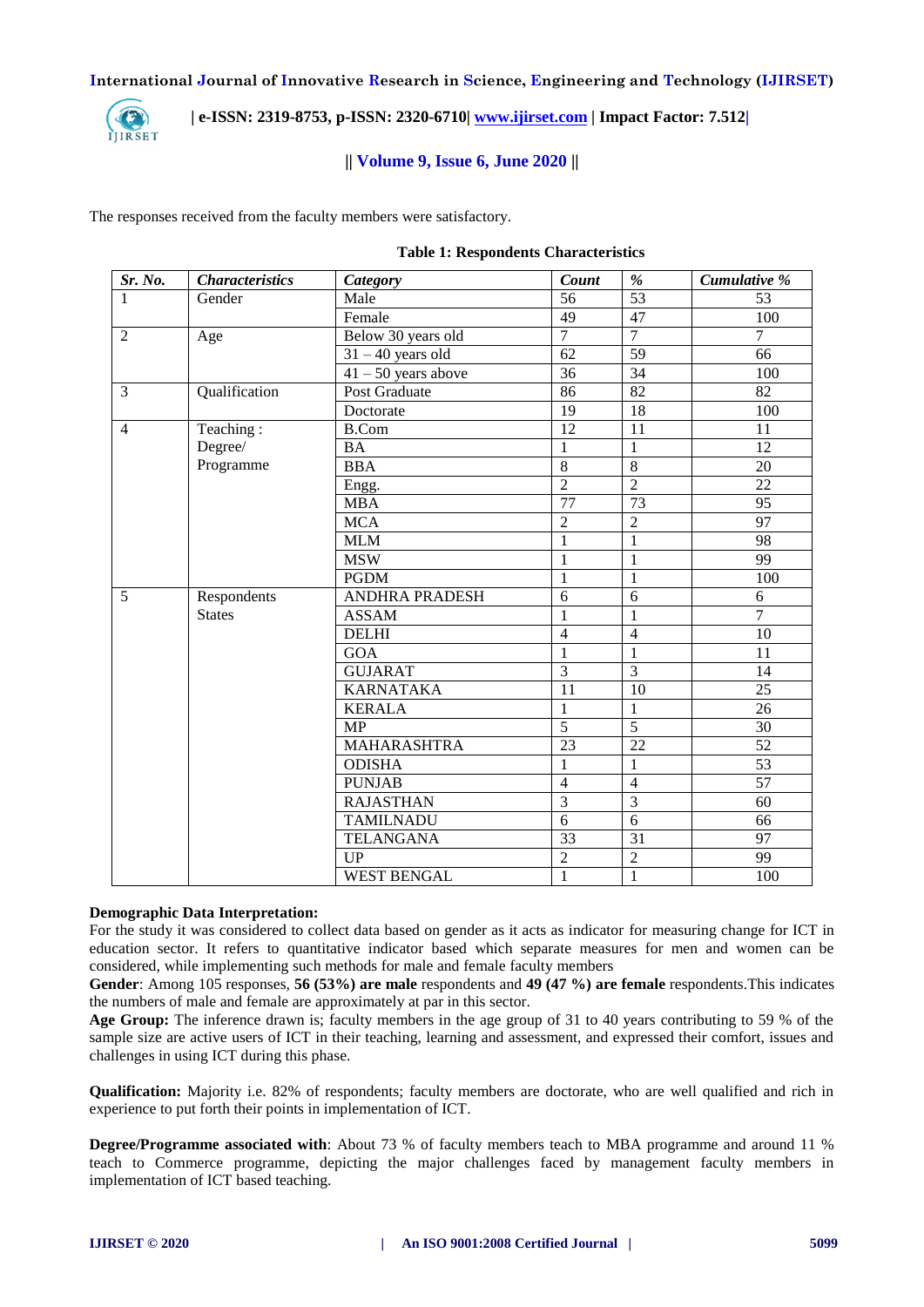

# **| e-ISSN: 2319-8753, p-ISSN: 2320-6710[| www.ijirset.com](http://www.ijirset.com/) | Impact Factor: 7.512|**

# **|| Volume 9, Issue 6, June 2020 ||**

Place of Residence (States): We have received data from all over states of India, but major 2 states reponses we have i.e., from Telangana 31% and Maharashtra 22%, which gives apt data for the research, as boht the states are densely populated with huge number of educational institution in the country.

| Variable             | <b>Valid</b>             | Frequency        | Percent          | <b>Valid Percent</b> | <b>Cumulative</b> |
|----------------------|--------------------------|------------------|------------------|----------------------|-------------------|
|                      |                          |                  |                  |                      | Percent           |
| <b>ICT Imp. In</b>   | Disagree                 | 3                | 2.9              | 2.9                  | 2.9               |
| Edu.                 | Agree                    | 102              | 97.1             | 97.1                 | 100.0             |
|                      |                          | $\overline{105}$ | 100.0            | 100.0                |                   |
|                      | <b>Strongly Disagree</b> | $\overline{2}$   | 1.9              | 1.9                  | $\overline{1.9}$  |
| <b>Usage of Dig.</b> | Disagree                 | $\mathbf{1}$     | $\overline{1.0}$ | $\overline{1.0}$     | 2.9               |
| Plat.                | Not Sure                 | 102              | 97.1             | 97.1                 | 100.0             |
|                      |                          | 105              | 100.0            | 100.0                |                   |
|                      | Disagree                 | 20               | 19.0             | 19.0                 | 19.0              |
| Easy to use feat.    | Agree                    | 85               | 81.0             | 81.0                 | 100.0             |
|                      |                          | $\overline{105}$ | 100.0            | 100.0                |                   |
| <b>ICT</b> Infra. In | Disagree                 | $\overline{60}$  | 57.1             | 57.1                 | $\overline{57.1}$ |
| India                | Agree                    | 45               | 42.9             | 42.9                 | 100.0             |
|                      |                          | $\overline{105}$ | 100.0            | 100.0                |                   |
| <b>Inconvenience</b> | <b>Strongly Disagree</b> | 23               | 21.9             | 21.9                 | 21.9              |
| using ICT tool       | Disagree                 | $\overline{9}$   | 8.6              | 8.6                  | 30.5              |
|                      | Not Sure                 | 73               | 69.5             | 69.5                 | 100.0             |
|                      |                          | $\overline{105}$ | 100.0            | 100.0                |                   |
| Is online            | Disagree                 | $\overline{15}$  | 14.3             | 14.3                 | 14.3              |
| teaching             | Agree                    | 90               | 85.7             | 85.7                 | 100.0             |
| <b>Challenging</b>   |                          | 105              | 100.0            | 100.0                |                   |
| E-edu. dele.         | Disagree                 | 33               | 31.4             | 31.4                 | 31.4              |
|                      | Agree                    | 72               | 68.6             | 68.6                 | 100.0             |
| qualityedu.          |                          | 105              | 100.0            | 100.0                |                   |
| <b>ICT</b> current   | Disagree                 | 25               | 23.8             | 23.8                 | 23.8              |
| global               | Agree                    | 80               | 76.2             | 76.2                 | 100.0             |
| civilization         |                          | 105              | 100.0            | 100.0                |                   |
|                      | Disagree                 | $\overline{4}$   | $\overline{3.8}$ | 3.8                  | $\overline{3.8}$  |
| <b>Facilities of</b> | Agree                    | 101              | 96.2             | 96.2                 | 100.0             |
| Digi plat.           |                          | 105              | 100.0            | 100.0                |                   |
| lockdown             | Disagree                 | 12               | 11.4             | 11.4                 | 11.4              |
| building             | Agree                    | 93               | 88.6             | 88.6                 | 100.0             |
| digital capacity     |                          | 105              | 100.0            | 100.0                |                   |
|                      | Disagree                 | 24               | 22.9             | $\overline{22.9}$    | 22.9              |
| ICT &edu.            | Agree                    | $\overline{81}$  | 77.1             | 77.1                 | 100.0             |
| standards            |                          | $\overline{105}$ | 100.0            | 100.0                |                   |
| ICT & prevent        | Disagree                 | $\overline{25}$  | 23.8             | 23.8                 | 23.8              |
| loss of learners     | Agree                    | 80               | 76.2             | 76.2                 | 100.0             |
|                      |                          | $\overline{105}$ | 100.0            | 100.0                |                   |

# **Table 2: Frequency Table**

**Table 3: Frequency Analysis**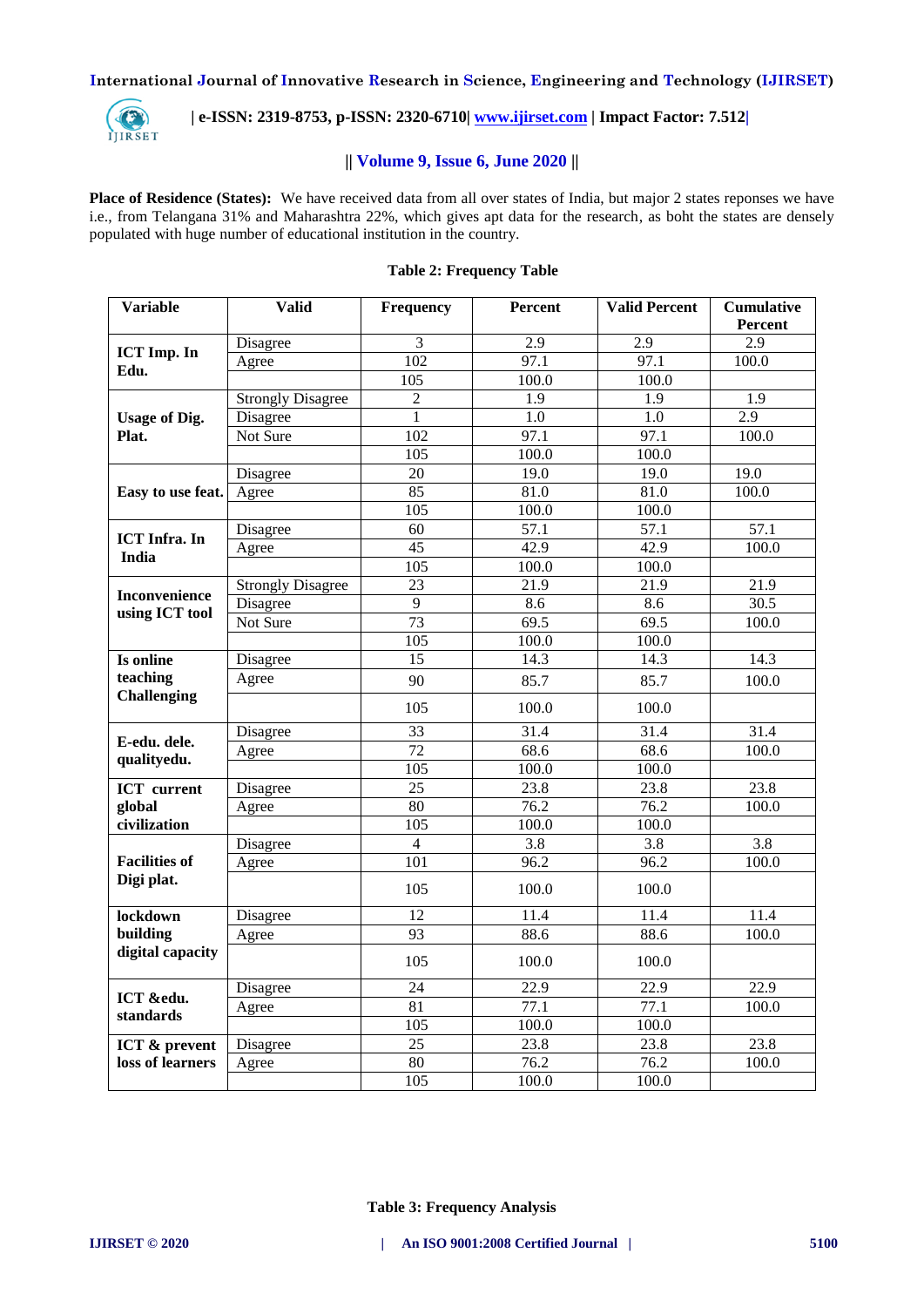

# **| e-ISSN: 2319-8753, p-ISSN: 2320-6710[| www.ijirset.com](http://www.ijirset.com/) | Impact Factor: 7.512|**

|      |                                  | <b>ICT</b><br>Imp. In<br>Edu. | <b>Usage</b><br>of Dig.<br>Plat. | <b>Easy to</b><br>use<br>feat. | <b>ICT</b><br>Infra.<br>In<br>India | Inconv.<br>In<br>using<br><b>ICT</b> tool | Is online<br>teaching<br>challengi<br>$\mathbf{n}\mathbf{g}$ | E-edu.<br>dele.<br>qualityed<br>u. | <b>ICT</b><br>curren<br>t<br>global<br>civiliza<br>tion | <b>Facilitie</b><br>s of Digi<br>plat. | lockdow<br>n<br>building<br>digital<br>capacity | <b>ICT</b><br>&edu.<br>standa<br>rds | ICT &<br>prevent<br>loss of<br>learners |
|------|----------------------------------|-------------------------------|----------------------------------|--------------------------------|-------------------------------------|-------------------------------------------|--------------------------------------------------------------|------------------------------------|---------------------------------------------------------|----------------------------------------|-------------------------------------------------|--------------------------------------|-----------------------------------------|
| N    | Valid                            | 105                           | 105                              | 105                            | 105                                 | 105                                       | 105                                                          | 105                                | 105                                                     | 105                                    | 105                                             | 105                                  | 105                                     |
|      | Missing                          | $\overline{0}$                | $\overline{0}$                   | $\theta$                       | $\overline{0}$                      | $\mathbf{0}$                              | $\theta$                                                     | $\overline{0}$                     | $\mathbf{0}$                                            | $\mathbf{0}$                           | $\theta$                                        | $\theta$                             | $\Omega$                                |
| Mean |                                  | 3.9429                        | 2.9524                           | 3.6190                         | 2.8571                              | 2.4762                                    | 3.7143                                                       | 3.3714                             | 3.5238                                                  | 3.9238                                 | 3.7714                                          | 3.5429                               | 3.5238                                  |
| Std. | Deviation                        | .33480                        | .29026                           | .78912                         | .99449                              | .83315                                    | .70321                                                       | .93291                             | .85592                                                  | .38469                                 | .63937                                          | .84385                               | .85592                                  |
|      | Variance                         | .112                          | .084                             | .623                           | .989                                | .694                                      | .495                                                         | .870                               | .733                                                    | .148                                   | .409                                            | .712                                 | .733                                    |
|      | <b>Skewness</b>                  | $-5.742$                      | $-6.308$                         | $-1.599$                       | .293                                | $-1.093$                                  | $-2.071$                                                     | $-.812$                            | $-1.248$                                                | $-4.896$                               | $-2.460$                                        | $-1.312$                             | $-1.248$                                |
|      | Std. Error of<br><b>Skewness</b> | .236                          | .236                             | .236                           | .236                                | .236                                      | .236                                                         | .236                               | .236                                                    | .236                                   | .236                                            | .236                                 | .236                                    |
|      | Kurtosis                         | 31.569                        | 39.797                           | .569                           | $-1.952$                            | $-.654$                                   | 2.333                                                        | $-1.368$                           | $-.452$                                                 | 22.399                                 | 4.130                                           | $-.286$                              | $-.452$                                 |
|      | Std. Error<br>of Kurtosis        | .467                          | .467                             | .467                           | .467                                | .467                                      | .467                                                         | .467                               | .467                                                    | .467                                   | .467                                            | .467                                 | .467                                    |

# **|| Volume 9, Issue 6, June 2020 ||**

# **Hypotheses of the Study:**

Hypothesis 1:

H0: E-education is not effective in delivering quality education during COVID-19 lockdown for educational institutions.

H1:E-education is effective in delivering quality education during COVID-19 lockdown for educational institutions. **Level of Significance = 0.05**

| <b>One-Sample Statistics</b> |     |        |                |                   |  |  |
|------------------------------|-----|--------|----------------|-------------------|--|--|
|                              |     | Mean   | Std. Deviation | I Std. Error Mean |  |  |
| E-edu. deli. qualityedu.     | .05 | 3.3714 | .93291         | 09104             |  |  |

|                          |        |                  |                   | <b>One-Sample Test</b> |                                           |        |  |  |  |
|--------------------------|--------|------------------|-------------------|------------------------|-------------------------------------------|--------|--|--|--|
|                          |        | Test Value $= 0$ |                   |                        |                                           |        |  |  |  |
|                          |        | Df               | $Sig. (2-tailed)$ | Mean                   | 95% Confidence Interval of the Difference |        |  |  |  |
|                          |        |                  |                   | <b>Difference</b>      | Lower                                     | Upper  |  |  |  |
| E-edu. deli. qualityedu. | 37.031 | 104              | .000              | 3.37143                | 3.1909                                    | 3.5520 |  |  |  |

# **Conclusion:**

Since P value (0.000) is less than the level of significance (0.05) the null hypothesis H0 is rejected. Hence it is concluded that we accept the alternative hypothesis H1 at 95 % confidence level; as there is a significant relation in Effectivenessof E-education in delivering quality education effective during COVID-19 lockdownfor educational institutions.

# **Hypothesis 2:**

H0: Use of ICT during COVID-19 lockdown is not related in raising the standardof the students/education H2: Use of ICT during COVID-19 lockdown is related in raising the standard of the students/education

| Table 4: Level of Significance $= 0.05$ |  |
|-----------------------------------------|--|
| <b>Correlations</b>                     |  |
|                                         |  |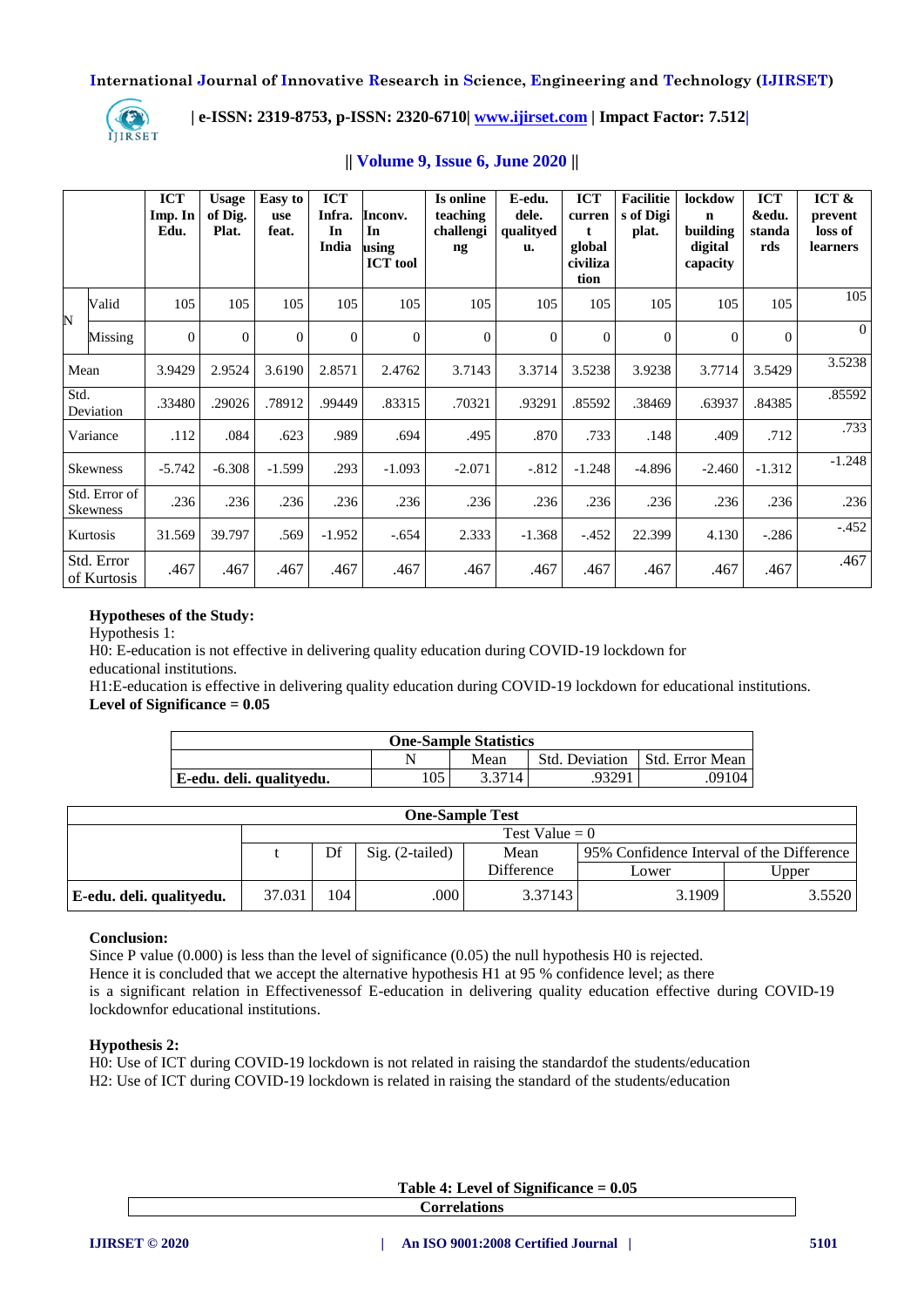

 **| e-ISSN: 2319-8753, p-ISSN: 2320-6710[| www.ijirset.com](http://www.ijirset.com/) | Impact Factor: 7.512|**

|                                                                |                            | <b>ICT Imp. In Edu</b> | <b>ICT &amp; Edu.</b> standards |
|----------------------------------------------------------------|----------------------------|------------------------|---------------------------------|
|                                                                | <b>Pearson Correlation</b> |                        | 315                             |
| ICT Imp. In Edu                                                | $Sig. (2-tailed)$          |                        | .001                            |
|                                                                |                            | 105                    | 105                             |
|                                                                | <b>Pearson Correlation</b> | $.315$ <sup>*</sup>    |                                 |
| <b>ICT &amp;Edu.</b> standards                                 | $Sig. (2-tailed)$          | .001                   |                                 |
|                                                                |                            | 105                    | 105                             |
| **. Correlation is significant at the $0.01$ level (2-tailed). |                            |                        |                                 |

# **|| Volume 9, Issue 6, June 2020 ||**

# **Conclusion:**

Since P value (0.000) is less than the level of significance (0.05) the null hypothesis H0 is rejected. As there is no relation between use of ICT during COVID-19 lockdown and raising the standard of the students/education and hence rejected because the two tailed significance is less than 0.05. Hence it is concluded that we accept the alternate hypothesis H2 at 95 % confidence level; as there is a significant relation in implementing ICT during COVID 19 and raising the standard of students/education.

## **Hypothesis 3:**

H0: Standard of the students is not dependent by use of ICT and digital communication tools.

H3: Standard of the students is dependent by use of ICT and digital communication tools.

|      | Variables Entered/Removed <sup>a</sup>                 |                   |        |  |  |  |  |
|------|--------------------------------------------------------|-------------------|--------|--|--|--|--|
| Mode | Variables Entered                                      | Variables Removed | Method |  |  |  |  |
|      |                                                        |                   |        |  |  |  |  |
|      | Easy to use featICT Imp. In Edu                        |                   | Enter  |  |  |  |  |
|      | a. Dependent Variable: <b>ICT &amp; Edu.</b> standards |                   |        |  |  |  |  |
|      | b. All requested variables entered.                    |                   |        |  |  |  |  |

| <b>Model Summary</b> |                |          |                                                              |                            |  |
|----------------------|----------------|----------|--------------------------------------------------------------|----------------------------|--|
| Model                |                | R Square | <b>Adjusted R Square</b>                                     | Std. Error of the Estimate |  |
|                      | $.362^{\circ}$ |          | 114                                                          | 79422                      |  |
|                      |                |          | a. Predictors: (Constant), Easy to use feat, ICT Imp. In Edu |                            |  |

|       |                                           |                                                              | <b>ANOVA</b> <sup>a</sup> |             |       |      |  |
|-------|-------------------------------------------|--------------------------------------------------------------|---------------------------|-------------|-------|------|--|
| Model |                                           | Sum of Squares                                               | df                        | Mean Square |       | Sig. |  |
|       | Regression                                | 9.717                                                        | ⌒                         | 4.858       | 7.702 | .001 |  |
|       | Residual                                  | 64.340                                                       | 102                       | .631        |       |      |  |
|       | Total                                     | 74.057                                                       | 104                       |             |       |      |  |
| a.    | Dependent Variable: ICT & Edu. standards1 |                                                              |                           |             |       |      |  |
|       |                                           | b. Predictors: (Constant), Easy to use feat, ICT Imp. In Edu |                           |             |       |      |  |

| Model<br><b>Standardized Coefficients</b><br>Unstandardized Coefficients<br>Std. Error<br>Beta<br>.968<br>$-.170$<br>(Constant) |         | Sig. |
|---------------------------------------------------------------------------------------------------------------------------------|---------|------|
|                                                                                                                                 |         |      |
|                                                                                                                                 |         |      |
|                                                                                                                                 | $-.176$ | .861 |
| .233<br>.304<br><b>ICT Imp. In Edu</b><br>.766                                                                                  | 3.286   | .001 |
| .099<br>.191<br>.179<br>Easy to use feat                                                                                        | 1.936   | .056 |
| a. Dependent Variable: ICT & Edu. standards                                                                                     |         |      |

#### **Conclusion:**

Since P value (0.000) is less than the level of significance (0.05) the null hypothesis H0 is rejected. Hence it is concluded that we accept the alternate hypothesis H3 at 95 % confidence level; as there